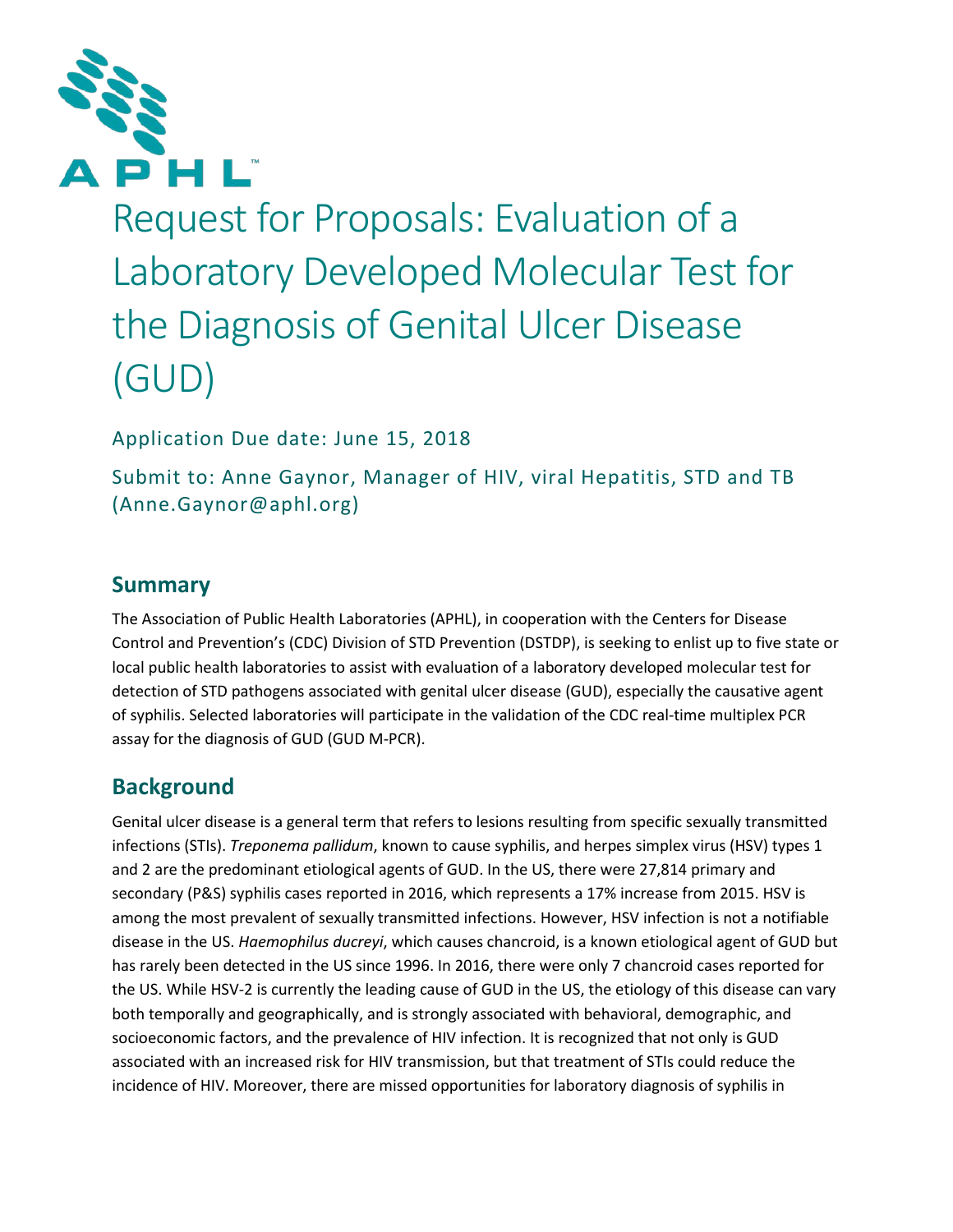patients with primary lesions because the most common current detection methods rely on an antibody response, which has not yet happened when the initial chancre appears.

There are a few testing options available for the direct detection of GUD from a lesion. These include culture and dark-field microscopy. However, the lack of expertise and capacity, long turnaround times, cost, and the lower test sensitivity and specificity of the above-mentioned methods result in GUD diagnosis often being based on clinical presentation. Due to the overlapping clinical presentation of syphilis and genital herpes, and possible coinfection, these diseases are often misdiagnosed in the absence of confirmatory laboratory testing.

In the past decade, nucleic acid amplification techniques such as PCR have been developed to identify the causative agents of GUD. PCR can be performed for each agent separately or by a multiplex assay. The advantages of a real-time multiplex PCR assay is that it allows for the simultaneous detection of multiple pathogens in a single assay with a relatively short turnaround time. Though studies have reported on the utility of real-time multiplex PCR for the diagnosis of GUD (GUD M-PCR), there has never been a commercially available assay, making validation and implementation of this type of assay challenging for laboratories serving STD clinics.

This funding announcement has two aspects. The first provides an opportunity to collect additional specimens from patients with GUD to aid in the evaluation and development of better tests. The second provides an opportunity for the evaluation of a TaqMan-based GUD M-PCR<sup>1</sup> test at state or local public health laboratories to better understand performance in a real-life setting and enable access to better laboratory diagnostic options, especially for P&S syphilis. Please note this is a one-time funding opportunity.

# **Eligibility**

APHL is looking for eligible laboratories, including all member public health and academic laboratories with the following capabilities and facilities in place. Specific expectations regarding methodologies to be used by the awardees are outlined i[n Appendix A:](#page-7-0) Expectations for GUD M-PCR Evaluation. All applicants are required to agree to the minimum requirements (as outlined in [Appendix B\)](#page-10-0) for the option they are applying for. Applicants may apply for Option 1, Option 2, or both.

# **1. Option 1: Collection and Submission of GUD Specimens to CDC for development/evaluation of novel diagnostic tests or genotyping assays.**

- a. Applicant must agree to provide 50-100 residual GUD specimens after routine HSV or syphilis testing and/or;
- b. Applicant must agree to collect an additional 30-50 syphilis specimens from patients presenting with moist/exudative primary or secondary syphilis genital lesions using Aptima Multitest Swab Specimen Collection Kit, which can be provided by CDC.

# **2. Option 2: Evaluation of the GUD M-PCR1 at the public health laboratory.**

a. Applicant must agree to test a minimum of 40 GUD swabs during the project period from patients presenting suspected primary syphilis or HSV.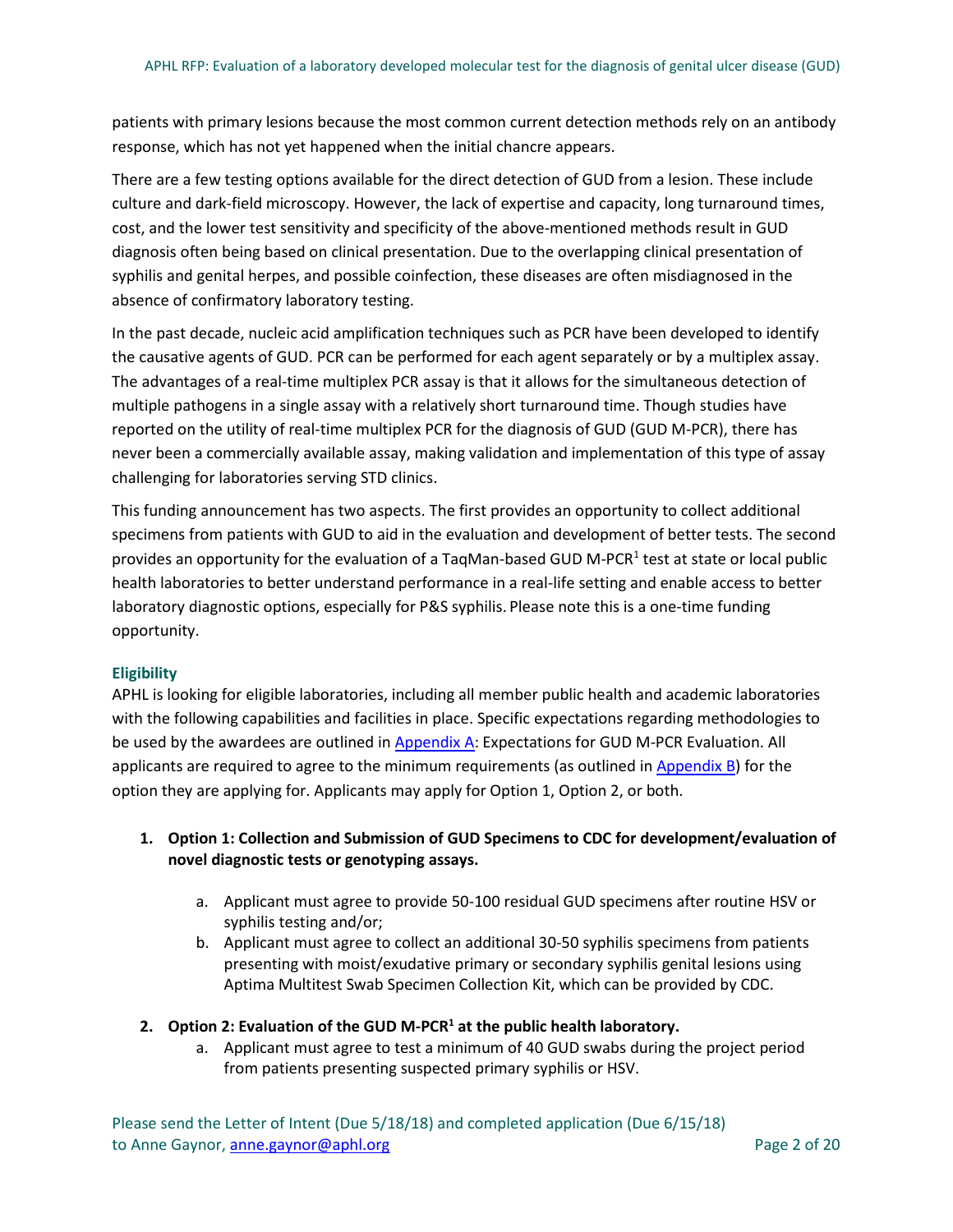- i. Note that these specimens must be obtained by the public health laboratory performing the evaluation. CDC will not provide specimens.
- b. Applicant must send half the volume or 1 mL (whichever is greater) of each residual sample after GUD M-PCR testing to CDC for quality assurance testing.
- c. Applicant must have unrestricted access to a real-time PCR instrument (Rotor-Gene 6000/Q, ABI 7500 or similar instrument equipped with a minimum of 4 channel detection) and demonstrated competency and capacity using real-time PCR to perform bacterial and viral identification. The applicant must be well equipped and with sufficient laboratory space and workforce capacity for the proposed work.
- d. Applicants must agree to conduct testing and provide all data to APHL/CDC prior to the end of project period.

### <span id="page-2-0"></span>**Anticipated RFP Schedule**

| May 1, 2018    | <b>RFP Issued</b>                                                          |
|----------------|----------------------------------------------------------------------------|
| May 16, 2018   | Informational Teleconference (Q&A)                                         |
| May 18, 2018   | Letter of Intent Due to APHL (see below)                                   |
| June 15, 2018  | <b>RFP Responses Due</b>                                                   |
| July 2, 2018   | Proposal review completed                                                  |
| July 2-9, 2018 | If needed, follow-up interviews and updated proposals due                  |
| July 9, 2018   | Final review completed and awardees selected                               |
| August 1, 2018 | Draft contracts submitted to APHL Legal Dept. for final internal<br>review |

APHL will communicate any modification to this anticipated schedule on APHL's procurement website [\(www.aphl.org/rfp\)](http://www.aphl.org/rfp) and via an email blast to the public health laboratories (PHLs).

### **Response Submittal**

### **Confirmation of Intent to Respond**

APHL requests that prospective applicants submit a brief email statement indicating an intent to submit a proposal. APHL must receive this email by no later than **5:00pm EST on May 18, 2018.** 

#### **Final Response**

APHL must receive complete responses by **5:00 pm EST on June 15 2017**. Please see [Proposal-](#page-5-0)[Required Submissions](#page-5-0) section for items that must be included in the completed proposal. Applicants may send proposals by the following methods:

Via email t[o Anne.Gaynor@aphl.org](mailto:Anne.Gaynor@aphl.org) or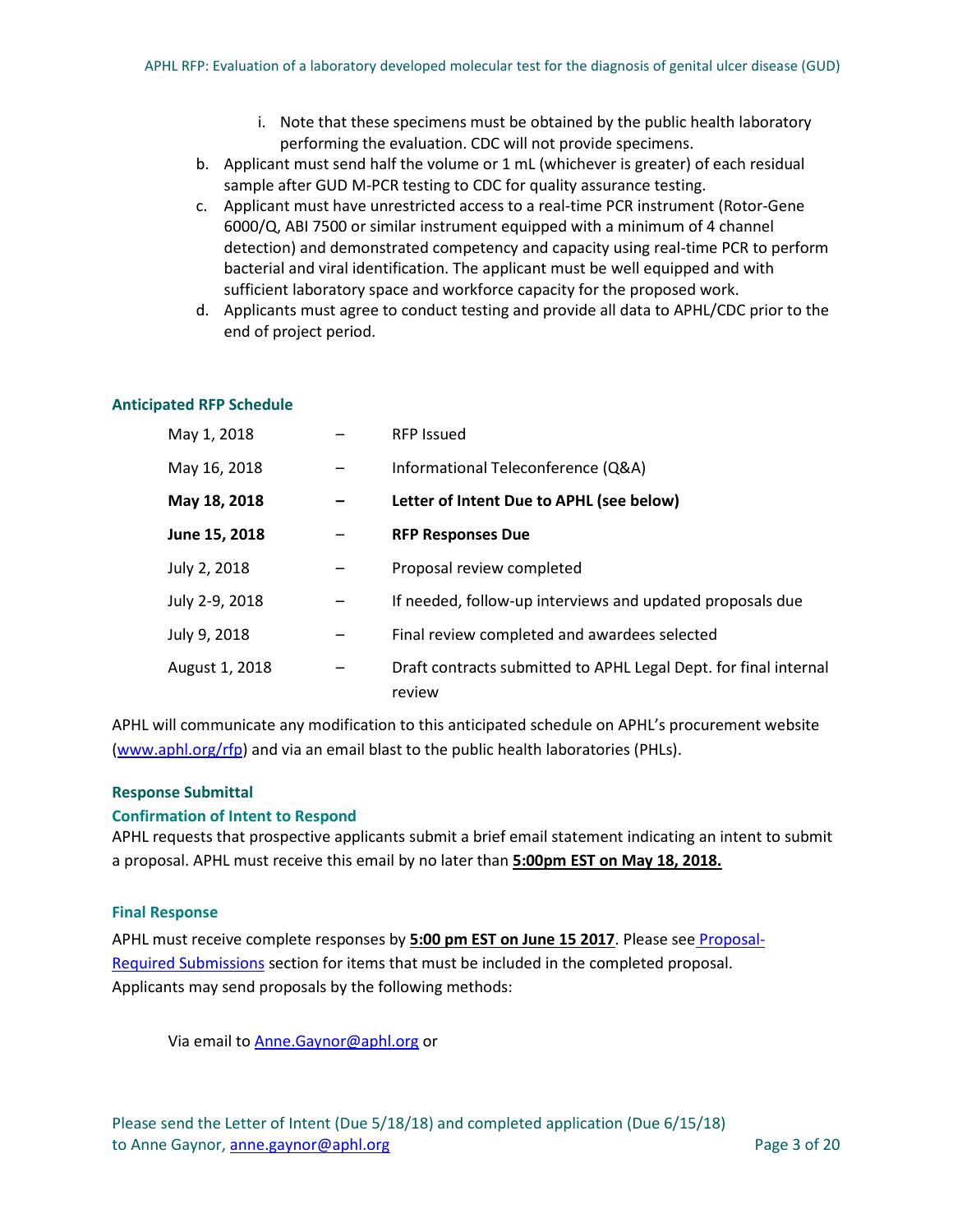Via Mail (USPS, FedEX, UPS) addressed to: Association of Public Health Laboratories Attn: ANNE GAYNOR 8515 Georgia Avenue. Suite 700 Silver Spring, MD 20910

APHL will send an email acknowledging the receipt of your application; if you do not receive an acknowledgement within 48 hours, please email the RFP points of contact above to confirm receipt.

## **Award**

APHL will select up to four laboratories depending on the strength of applications. Each selected applicant will be eligible for an award of up to \$8,750. APHL will distribute the award via a contract administered with APHL.

## **Term of Project**

The project term will be from the date of notification through June 30, 2019. The expected contract term will cover the period from August 1, 2018 through June 30, 2019. APHL anticipates that from the date of notification to the start date of the contract, the selected site will work with APHL and the CDC work group to define the sample set, review the proposal, and ensure mechanisms are in place for specimen and data transfer between the participated laboratory and the CDC. APHL may consider the potential for annual renewal (with an additional funding year running from July 1 to June 30) based on availability of funds and the performance of the awardee(s). Potential renewal may involve some adjustment to the scope of work in order to address any change in the funding received by APHL and to accommodate CDC programmatic needs in that funding year. APHL will notify the selected applicant in advance of any modification to the anticipated scope of work in a future funding year.

### **Evaluation Team**

APHL staff, led by the HHST Program Manager, will conduct an initial review of all proposals for completeness. Any incomplete application on the proposal due date specified in the [Anticipated RFP](#page-2-0)  [Schedule](#page-2-0) section above will not be considered and will not receive a formal evaluation.

A team of three subject matter experts (SMEs) from CDC DSTDP and a panel of three APHL members selected from non-applicant public health laboratories will review complete proposals. APHL will identify and select SMEs from CDC based on their familiarity with laboratory techniques and project requirements. APHL member experts will be identified from among the non-applicant PHLs by the APHL HHST Program Manager. They will have expertise in the laboratory testing methods described in this RFP, and will be familiar with APHL reference center structure. Once potential reviewers have been identified, APHL's Director of Infectious Disease Programs will have final approval over the review team's composition.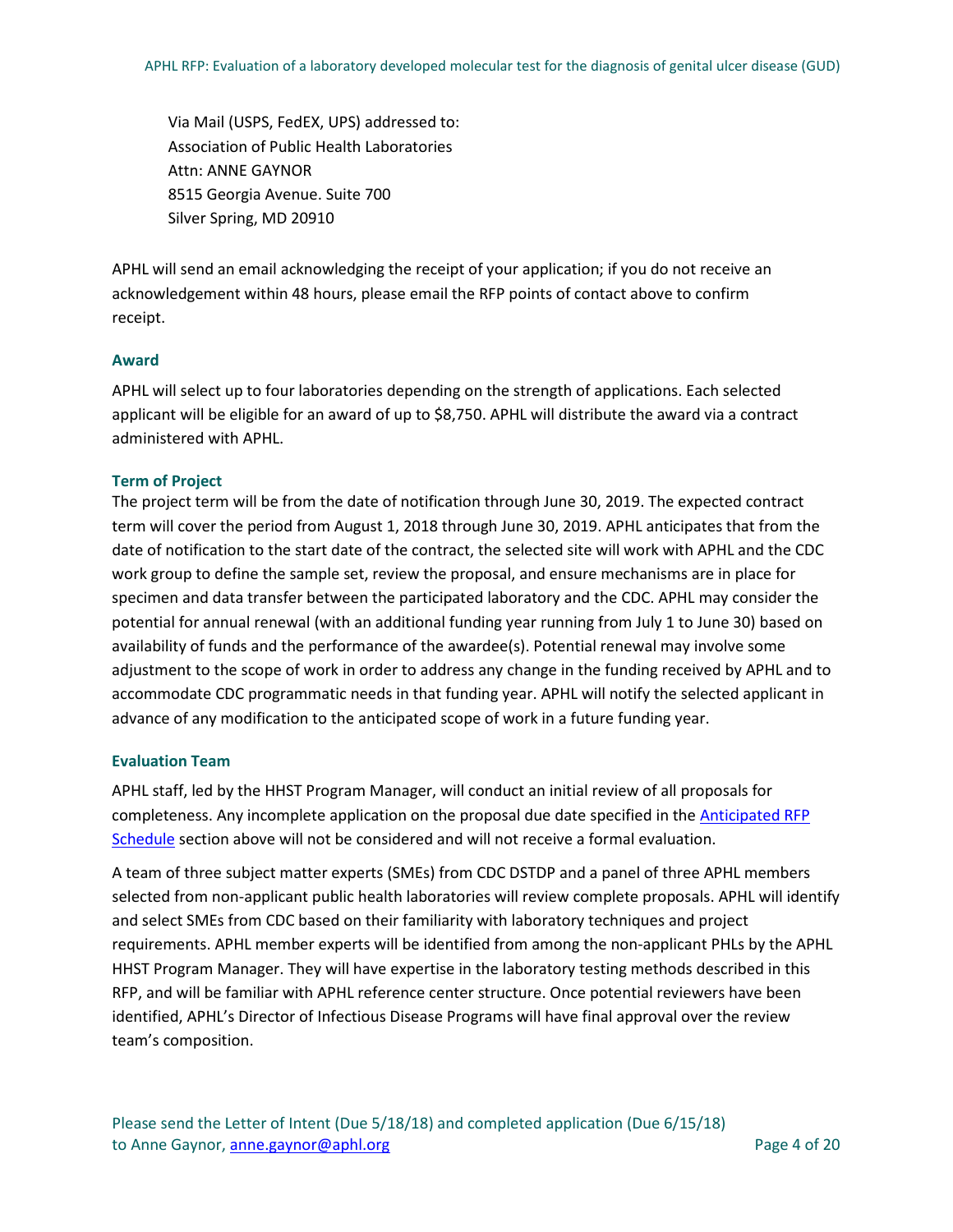### **Conflict of Interest**

APHL will ask potential reviewers to complete and sign APHL's **Conflict of Interest Disclosure Statement** in order to disclose any real or perceived conflict of interest prior to the start of the evaluation process. Reviewers will have to affirm that they have no conflict of interest that would preclude an unbiased and objective review of the proposals received. A copy of the disclosure statement and the related Fiduciary Responsibility and Conflict of Interest Policy is attached a[s Appendix D: Conflict of Interest Disclosure](#page-15-0)  [Statement and Policy.](#page-15-0) APHL will not select reviewers with a perceived or potential conflict of interest.

### **Evaluation Criteria**

The evaluation team will evaluate proposals based on responses to the questions in the  $Proposal -$ [Required Submissions](#page-5-0) section and will give a numeric score of up to 100 maximum points based on the scorecard template in [Appendix C.](#page-11-0) 

The evaluation team will give preference based on extensive experience with the test methods, ability to handle increased test volume for GUD, ability to comply with expectations laid out in [Appendix A,](#page-7-0) and the ability to meet the minimum expectations outlined in **Appendix B.** 

## **Evaluation Process**

The evaluation team will conduct the review via a combination of email communication between APHL's HHST Program Manager and the members of the evaluation team, or among the evaluation team members and teleconference and/or webinar evaluation sessions. APHL's HHST Program Manager will coordinate the review process and the evaluation sessions.

The reviewers may request follow-up interviews with all or some of the applicant laboratories and, following these interviews, may request supplemental information on an applicant's proposal. The evaluation team will use these interviews and any supplemental information to clarify a laboratory's capacity or experience in one or more of the evaluation criteria, or to explain other information contained in an applicant's proposal.

There will be no formal evaluation performed by a member of APHL staff. In cases where all other evaluation criteria are substantially similar, APHL will have the ability to advise the evaluation team on selections that would provide geographical spread or otherwise diversify APHL's funding allocations. In addition, the evaluation team may receive documentation from APHL staff on an applicant's past performance in other capacities as part of the evaluation criteria.

### **Post-Evaluation Procedures**

APHL staff will notify the selected laboratories within ten business days of the completion of the evaluation and will post the names of the recipient(s) to APHL's procurement website, [www.aphl.org/rfp](http://www.aphl.org/rfp) on the same day. Unsuccessful applicants will receive notification of these results by e-mail or by U.S. mail within 30 days of the date the name of the selected applicant is posted.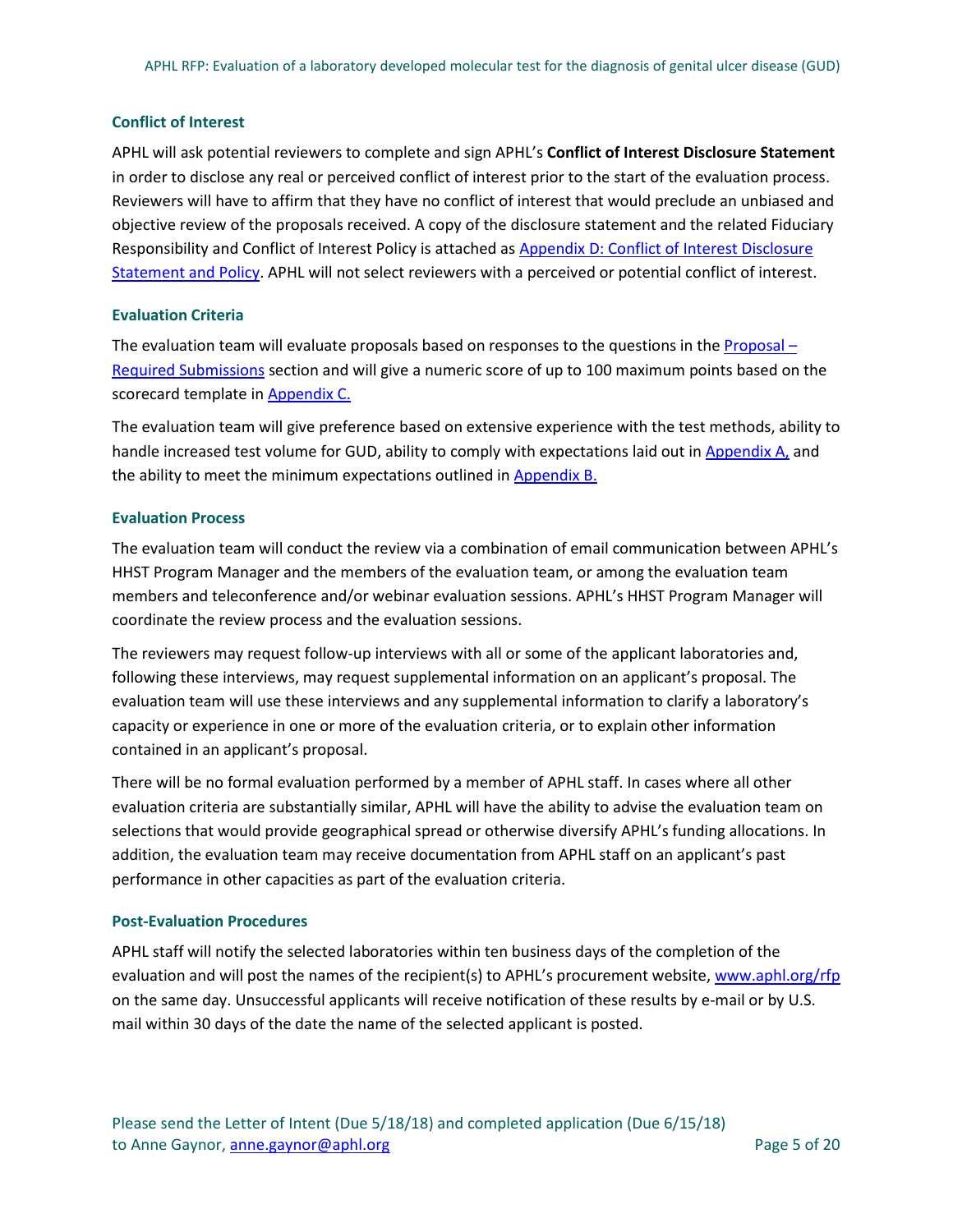All applicant laboratories are entitled to utilize APHL's RFP Appeals Process to formulate a protest regarding alleged irregularities or improprieties during the procurement process. Specific details of this policy are located on the procurement website.

# **Conditions of Award Acceptance**

The eligible laboratory must be able to contract directly with APHL or have an existing relationship with a third-party organization that can contract directly with APHL on behalf of the laboratory. Laboratories must agree to comply with expectations outlined in [Appendix A.](#page-7-0)

The eligible laboratory must be able to receive specimens and report results to all submitting partners in the proposal.

Prior to making the official award, a group of individuals from CDC and APHL will be entitled to tour the facilities to assess compliance with requirements for testing and/or have a teleconference with applicant laboratories. Post award, APHL may conduct site visits to include an assessment of continued compliance.

## <span id="page-5-0"></span>**Proposal – Required Submissions**

In order to be considered for selection, an interested laboratory must submit a proposal that responds to the following questions. Responses should be limited to no more than four double-spaced pages (font size > 11pt and page margins of > 1 inch) and must comply with submission requirements set out in the [Additional Information and Deadlines for Application Submission](#page-6-0) below.

### **Option 1 requirements**

- **1. Please describe the laboratory's capability to obtain primary lesions swabs from patients presenting with GUD.** 
	- a. Describe how many specimens (per month) are collected from patients presenting with moist genital ulcers/lesions including HSV and P&S syphilis and what specimen transport media are used.
	- b. What partnerships or arrangements are in place to ensure you will be able to meet the minimum sample request. Please provide a letter of support from your partner(s) clinics or organizations.
	- c. Can additional swab(s) be collected from moist/exudative genital lesions of P&S syphilis and how long is local IRB approval anticipated to take?
- **2. Include a completed and signed copy of Appendix B as an attachment.**

# **Option 2 requirements**

**1. Please describe the laboratory's experience in testing for syphilis, HSV (1 and 2), and chancroid including tests used and methodologies.**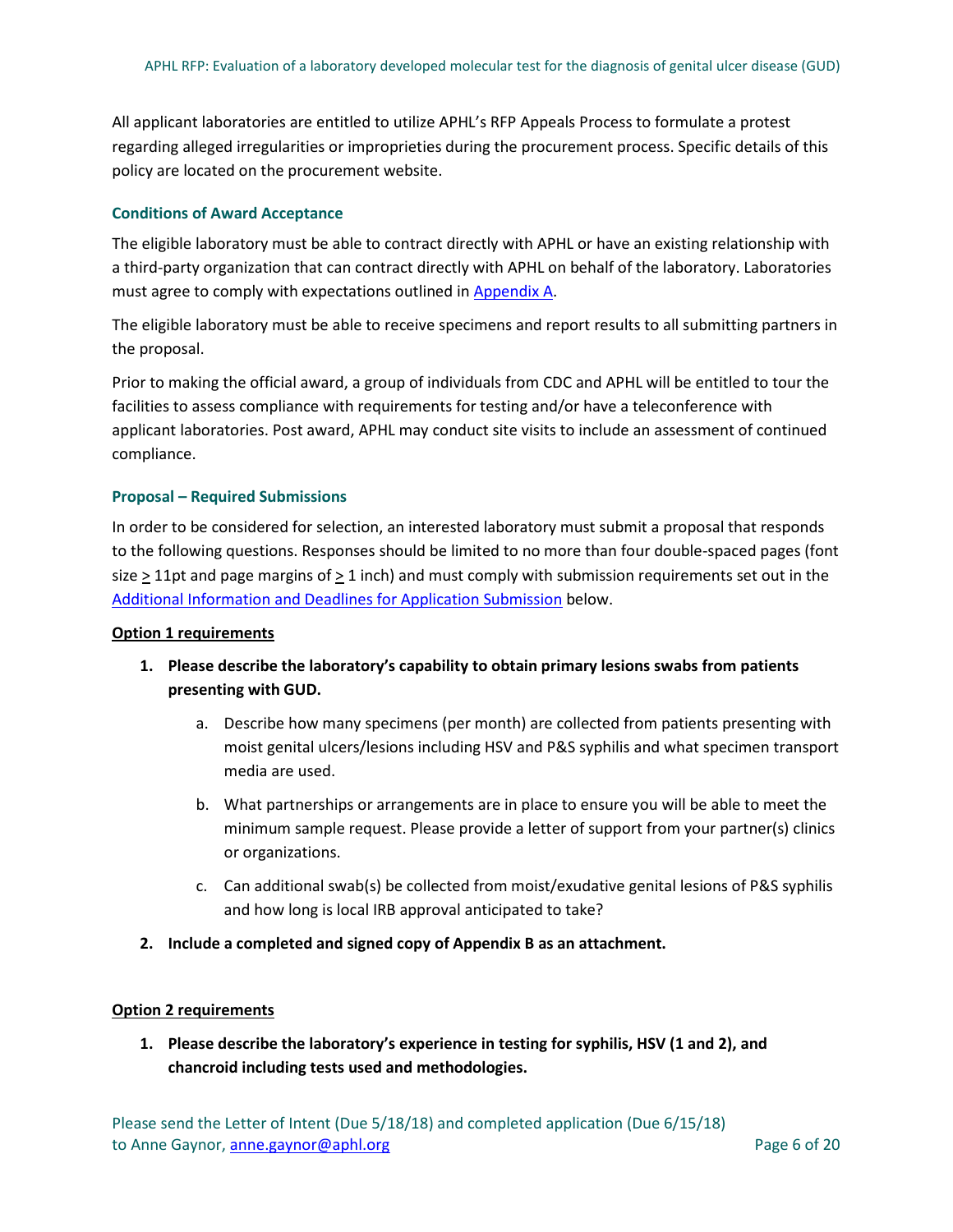- a. Provide a short description of testing methods and algorithms currently used to detect the above-mentioned pathogens and work up for GUD PCR, if applicable.
- b. Please describe how many years each method has been in use, how many specimens are received for testing (per month), how often testing is performed (times per week), and amount of experience laboratory staff have in using the methodology (years, training, and consistency performing method).
- **2. Please describe the volume of laboratory specimens submitted for HSV and syphilis testing. Alternatively, please describe how you would obtain the necessary specimens for the evaluation of the GUD M-PCR.** 
	- a. Describe how many specimens (per month) are collected from patients presenting with moist genital ulcers/lesions including HSV and P&S syphilis and what specimen transport media are used; or
	- b. Describe how many specimens the laboratory can obtain from patients presenting with moist genital ulcers/lesions including HSV and P&S syphilis and what specimen transport media are used. Please also describe how the site will obtain them, including current partnerships or the development of a new partnership and letters of support.

# **3. Please describe the laboratory's current real-time PCR testing practices including pathogens detected.**

- a. Describe how many years the real-time PCR instrument has been in use, which instrument is in use, how often testing is performed, specimen types, pathogens tested, and amount of experience laboratory staff have in using the methodology (years, training, and consistency performing method).
- **4. Please describe the current laboratory resources available to perform real-time PCR.**
	- a. Describe the availability of ancillary equipment, supplies, reagents, laboratory space, and workforce capacity for the proposed work.
- **5. Include a completed and signed copy of [Appendix B](#page-10-0) as an attachment.**

# <span id="page-6-0"></span>**Additional Information and Deadlines for Application Submission**

Applicants must direct all questions to Anne Gaynor at anne.gaynor@aphl.org. APHL will post questions received from interested PHLs, together with the answers provided by APHL or CDC staff to APHL's procurement website [\(www.aphl.org/rfp\)](http://www.aphl.org/rfp).

Applicants must submit applications to Anne Gaynor at APHL (Anne.Gaynor@aphl.org; 8515 Georgia Ave Suite 700, Silver Spring, MD, 20910; telephone: 240-485-2739; fax: 240-485-2700).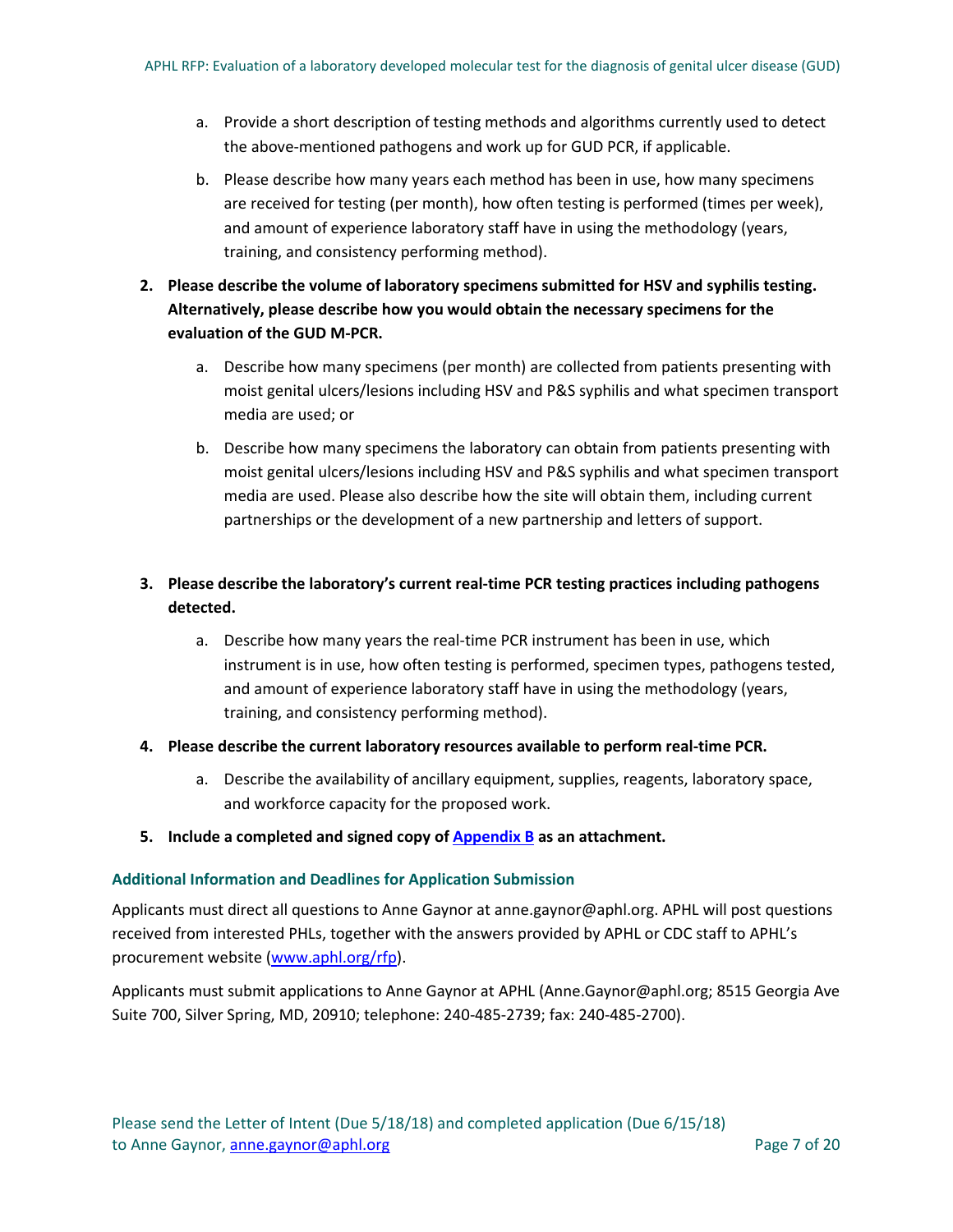**APHL will hold an optional teleconference on Thursday May 16 at 3:00pm ET.** The purpose of this call will be to provide a brief overview of the project and to allow potential applicants to ask CDC and APHL questions. Please come with questions prepared.

# **For the teleconference there are a limited number of lines, please use only one (1) line per Laboratory.**

**Phone: 866.822.6061 Passcode: 858376#**

**APHL must receive applications, attention Anne Gaynor by close of business (5:00pm ET) June 15, 2018.** Either electronic or physical submission is acceptable. APHL will send an email acknowledging the receipt of each application; if you do not receive an acknowledgement within 48 hours, call 240-485- 2739 to confirm receipt.

## <span id="page-7-0"></span>**References**

1. Chen CY, Ballard RC. The Molecular Diagnosis of Sexually Transmitted Genital Ulcer Disease. In: MacKenzie C, Henrich B (eds). Diagnosis of Sexually Transmitted Diseases. Methods in Molecular Biology (Methods and Protocols). 2012 vol 903. Humana Press, Totowa, NJ.

2. Orle KA, Gates CA, Martin DH, Body BA, Weiss JB. Simultaneous PCR detection of Haemophilus ducreyi, Treponema pallidum, and herpes simplex virus types 1 and 2 from genital ulcers. J Clin Micro. 1996 Jan;34(1):49-54.

3.. Costa-Silva M, Coutinho D, Sobrinho-Simoes J, Azevedo F, Lisboa C. Cross-sectional study of Treponema pallidum PCR in diagnosis of primary and secondary syphilis. Int J Dermatol. 2018 Jan;57(1):46-49.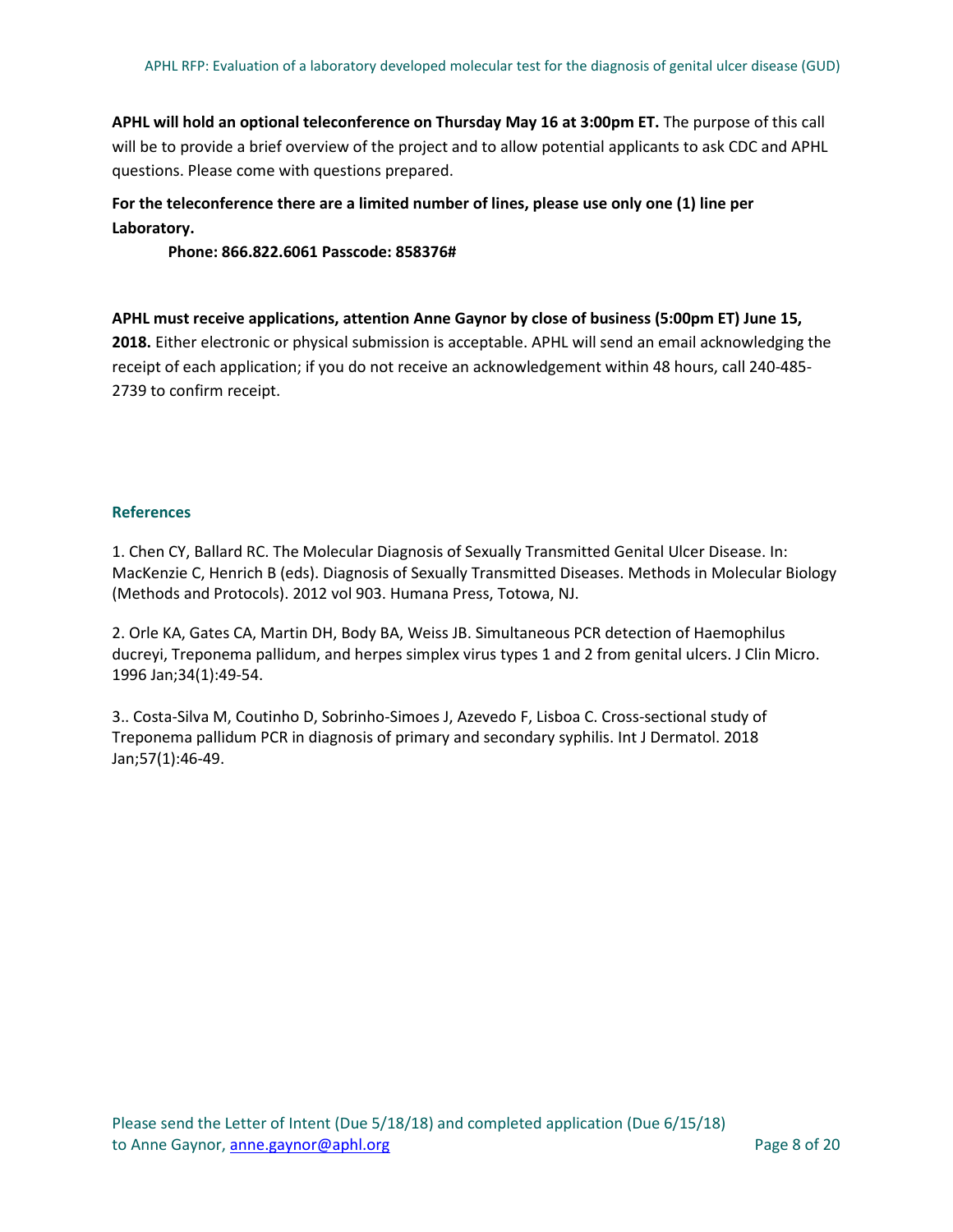### **Appendix A: Expectations for the GUD M-PCR Evaluation**

### **Methods**

Selected laboratories will collaborate with CDC to:

- a) **For Option 1a:** Applicants will work with their partnered STD clinics to collect 50-100 GUD specimens in transport media based on their routine management of GUD and will provide CDC with ≥ 1 mL of the residual volume (in the original collection tube) after routine HSV and/or syphilis testing. Specimens in transport medium stored at 4°C for 2 weeks (as part of routine HSV/syphilis testing procedures) or at -80°C if stored >2 weeks to 3 months will be accepted. **AND/OR;**
- b) **For Option 1b:** Applicants will collect additional 30-50 moist/exudative primary and secondary ulcers/lesion specimens using the Aptima Multitest Swab Specimen Collection Kit (Hologic Inc.) and will send the entire volume to CDC. Specimens in transport medium stored at 4°C for 2 weeks (as part of routine HSV/syphilis testing procedures) or at -80°C if stored >2 weeks to 3 months will be accepted.
- c) **For Option 2:** Applicants will perform GUD M-PCR1 on a residual GUD specimens from local HSV and/or syphilis testing. Only remnant specimens with a volume ≥1 mL should be tested and must be obtained by the public health laboratory. CDC will not be providing specimens. Half of the specimen (≥500 ul) should be kept at the site for testing and the other half must be sent to CDC for quality control testing. Specimens in transport medium stored at  $4^{\circ}$ C for 2 weeks (as part of routine HSV/syphilis testing procedures) or at -80°C if stored >2 weeks to 3 months will be accepted. CDC will provide kits for DNA extraction, reagents and protocol for real-time M-PCR testing, sterile tubes for aliquoting specimens, barcode labels, and a FedEx Account number to ship specimens to CDC. Briefly, the GUD M-PCR protocol involves manual extraction of DNA from GUD specimens, preparation of PCR master mix, and operation of real-time PCR instrument<sup>[1](#page-8-0)</sup>. Applicants will provide local HSV and/or syphilis testing and M-PCR results to APHL/CDC on a monthly basis.
- d) Applicants should store all specimens being sent to CDC at -80°C (-20°C if -80°C freezer is not available) and shipped on dry ice. CDC will provide specimen collection kits for Option 1b and a FedEx Account number to ship specimens.

### **Procurement**

<span id="page-8-0"></span> $\overline{a}$ 

Supplies, reagents and equipment can be procured using the funding for this project. APHL will fund labs that elect to participate in Option 1a up to \$3,500. APHL will award labs collecting additional swab specimens (Option 1b) up to an additional \$5,250. APHL will fund sites that participate in Option 2 up to \$8,750. Funds allocation is at the discretion of the awarded sites.

Please send the Letter of Intent (Due 5/18/18) and completed application (Due 6/15/18) to Anne Gaynor, anne gaynor@aphl.org Page 9 of 20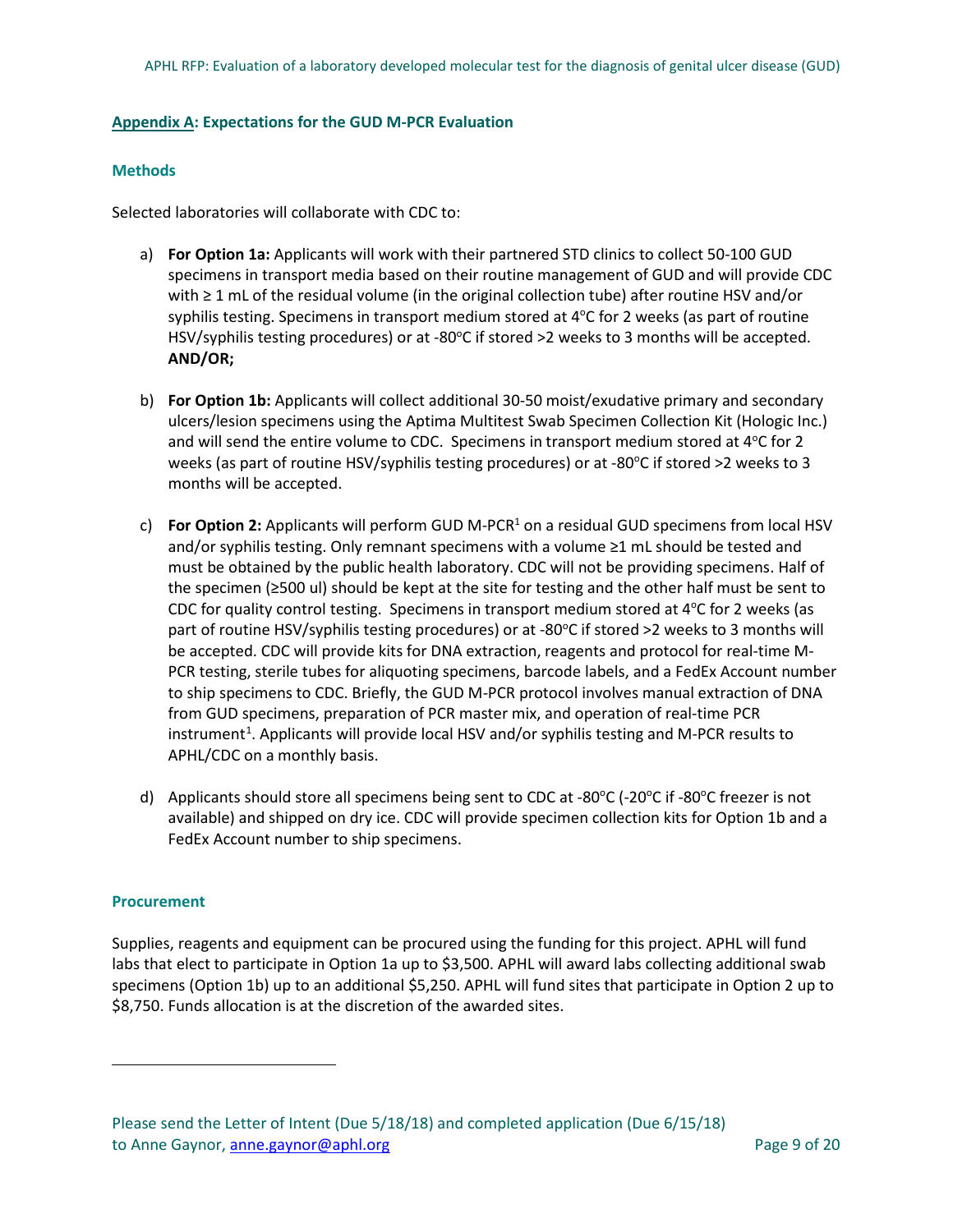#### **Data Management**

APHL will provide data collection sheets to the awardees. Data will be sent to CDC to analyze the results from the five laboratories.

#### **Performance Management and Evaluation**

Performance will be monitored by timeliness of responses to CDC and APHL requests and successful completion of testing the required number of GUD specimens.

### *Reports*

The laboratory will submit to APHL and CDC comments on the M-PCR performance and results following testing. APHL and CDC will prepare a final report, and a manuscript may be published in a peer-reviewed journal. Each awardee laboratory will be offered to add one co-author to the manuscript.

#### *Site visits and teleconferences*

APHL, CDC and the awardee laboratories will participate in teleconferences to discuss specimen collection and selection, M-PCR testing, and address any barriers.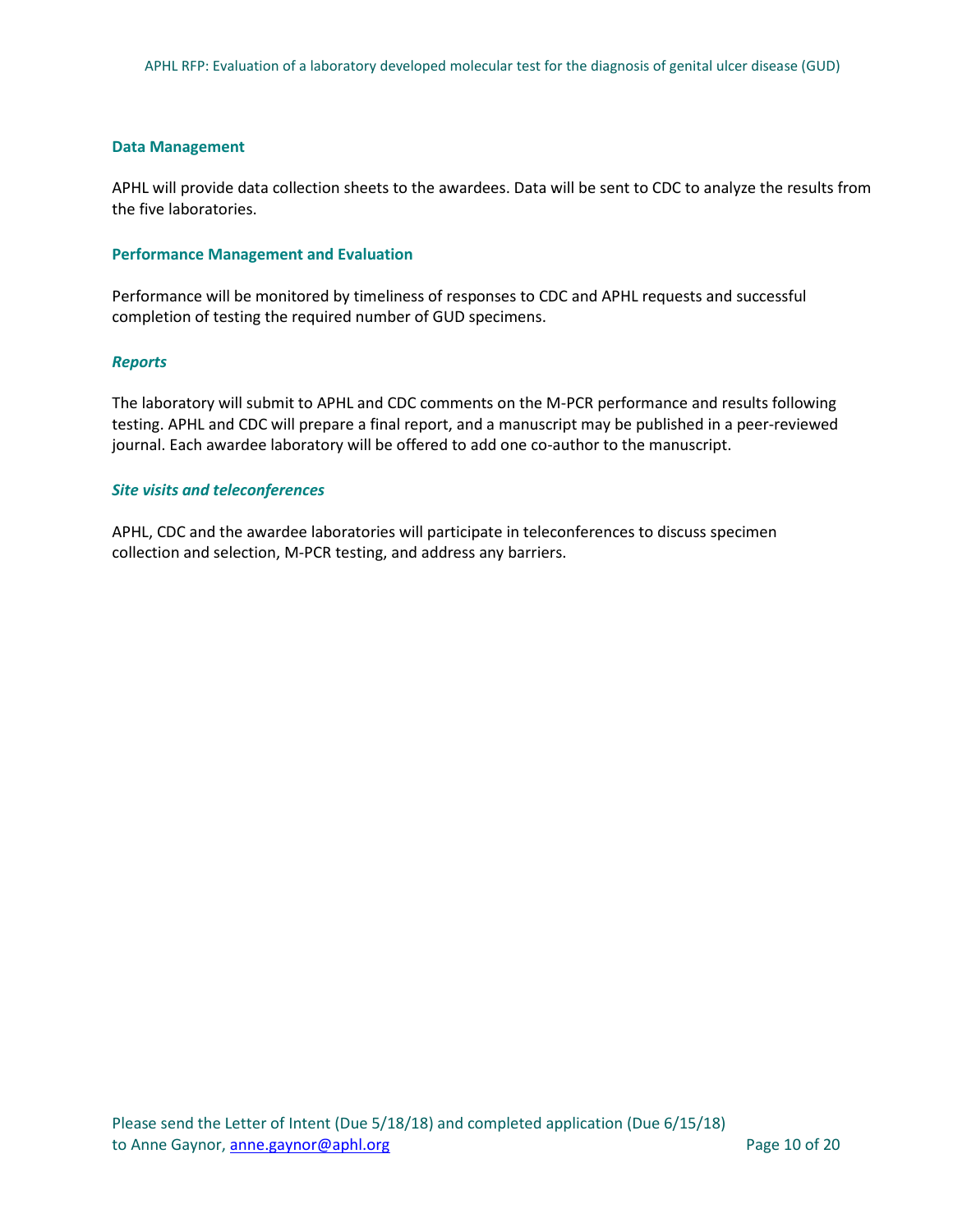# <span id="page-10-0"></span>**Appendix B: Minimum Requirements for the GUD Multiplex PCR Evaluation**

**Please complete the section for the options you are applying for. If you are applying for both, please complete both sections.** 

### **Option 1**

| <b>YES</b> | <b>NO</b> | <b>MINIMUM REQUIREMENT</b>                                                       |
|------------|-----------|----------------------------------------------------------------------------------|
|            |           | 1a. Does your laboratory routinely receive lesion specimens for HSV or syphilis  |
|            |           | testing or have the capacity to obtain additional lesion specimens for research  |
|            |           | purposes? And/or                                                                 |
|            |           | 1b. Does your laboratory have the capacity to obtain additional lesion specimens |
|            |           | for syphilis testing?                                                            |
|            |           | 1a & 1b. Does your laboratory have partnerships or arrangements in place to      |
|            |           | ensure you will be able to meet the minimum sample request? Please provide       |
|            |           | letters of support.                                                              |

## **Option 2**

| <b>YES</b> | <b>NO</b> | <b>MINIMUM REQUIREMENT</b>                                                          |
|------------|-----------|-------------------------------------------------------------------------------------|
|            |           | Does your laboratory routinely receive lesion specimens for HSV or syphilis testing |
|            |           | or have a plan to obtain specimens?                                                 |
|            |           | Does your laboratory have partnerships or arrangements in place to ensure you will  |
|            |           | be able to meet the minimum sample request?                                         |
|            |           | Does your laboratory have demonstrated competence and capacity using real-time      |
|            |           | PCR for bacterial and viral identification?                                         |
|            |           | Does your laboratory have unrestricted access to a real-time PCR instrument?        |
|            |           | Does your laboratory have sufficient ancillary equipment, supplies, reagents,       |
|            |           | laboratory space, and workforce capacity for the proposed work?                     |

Printed Name:

Signature: Date: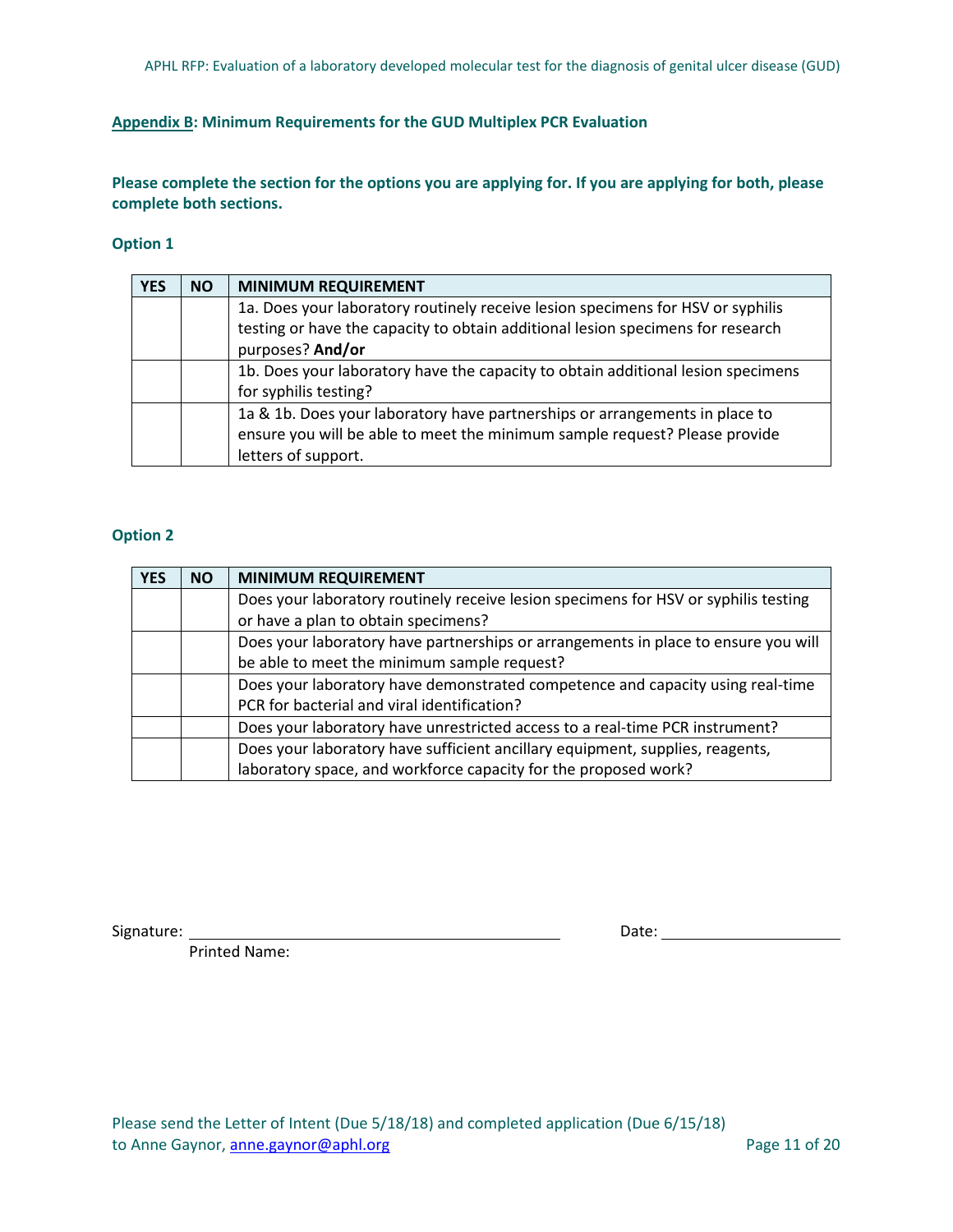# <span id="page-11-0"></span>**Appendix C: Evaluation of the GUD M-PCR RFP Score Card**

The following table is a copy of the score card that will be used to evaluate RFP responses.

#### Option 1 Score Card:

|                                                                                                 | <b>Maximum</b> |              | <b>Comments</b>                   |
|-------------------------------------------------------------------------------------------------|----------------|--------------|-----------------------------------|
| <b>Category</b>                                                                                 | <b>Value</b>   | <b>Score</b> | (REQUIRED)                        |
| 1. Does your laboratory routinely receive lesion<br>specimens for HSV or syphilis testing? (1a) |                |              | Type comments<br>here. (REQUIRED) |
| <b>Excellent:</b> >50 specimens a month received for routine                                    |                |              |                                   |
| HSV or syphilis testing (31-40pts);                                                             |                |              |                                   |
| High: 30-50 specimens a month received for routine HSV                                          |                |              |                                   |
| or syphilis testing (21-30pts);                                                                 | 40             |              |                                   |
| Moderate: 10-29 specimens a month received for routine                                          |                |              |                                   |
| HSV or syphilis testing (11-20pts);                                                             |                |              |                                   |
| Limited: <10 specimens a month specimens a month                                                |                |              |                                   |
| received for routine HSV or syphilis testing (1-10pts);                                         |                |              |                                   |
| Specimens are not routinely received $= 0$                                                      |                |              |                                   |
| 2. Does your laboratory have the capacity to obtain                                             |                |              | Type comments                     |
| additional lesion specimens for syphilis testing? (1b)                                          |                |              | here. (REQUIRED)                  |
| <b>Excellent:</b> >30 specimens a month collected from patients                                 |                |              |                                   |
| presenting with moist genital ulcers including primary and                                      |                |              |                                   |
| secondary syphilis lesions (16-20pts);                                                          |                |              |                                   |
| High: 20-30 specimens a month collected from patients                                           |                |              |                                   |
| presenting with moist genital ulcers including primary and                                      |                |              |                                   |
| secondary syphilis lesions (11-15pts);                                                          | 20             |              |                                   |
| Moderate: 10-19 specimens a month collected from                                                |                |              |                                   |
| patients presenting with moist genital ulcers including                                         |                |              |                                   |
| primary and secondary syphilis lesions (6-10pts);                                               |                |              |                                   |
| <b>Limited:</b> <10 specimens a month collected from patients                                   |                |              |                                   |
| presenting with moist genital ulcers including primary and                                      |                |              |                                   |
| secondary syphilis lesions (1-5pts);                                                            |                |              |                                   |
| No capacity for specimen collection $= 0$                                                       |                |              |                                   |
| 3. Does your laboratory have partnerships or                                                    |                |              | Type comments                     |
| arrangements in place to ensure you will be able to meet                                        |                |              | here. (REQUIRED)                  |
| the minimum sample request? (1a & 1b)                                                           |                |              |                                   |
| <b>Excellent: Partnerships and arrangements currently in</b>                                    |                |              |                                   |
| place and provided letter(s) of support. No additional                                          |                |              |                                   |
| IRB or approvals needed or will require less than 2                                             |                |              |                                   |
| months to obtain (31-40pts);                                                                    |                |              |                                   |
| Good: Partnerships and arrangements currently in                                                | 40             |              |                                   |
| place and able to provide letter(s) of support.                                                 |                |              |                                   |
| Additional IRB or approvals are needed and will require                                         |                |              |                                   |
| greater than 2 months to obtain (21-30pts);                                                     |                |              |                                   |
| Moderate: Able to establish partnerships and                                                    |                |              |                                   |
| arrangements and provide letter(s) of support.                                                  |                |              |                                   |
| Additional IRB or approvals are needed and will require                                         |                |              |                                   |
| greater than 2 months to obtain (11-20pts);                                                     |                |              |                                   |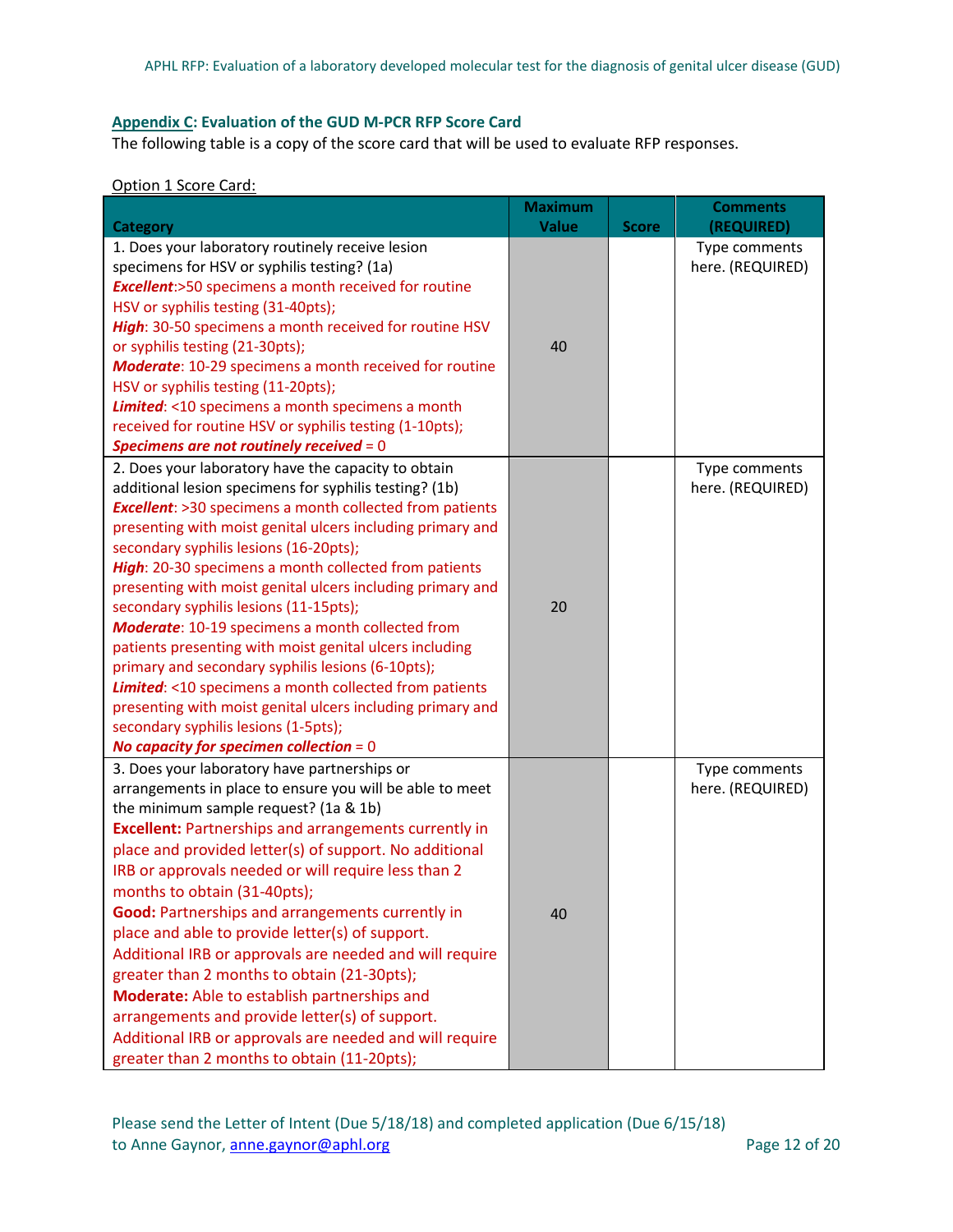| Limited: Able to establish partnerships and<br>arrangements and provide letter(s) of support.<br>Additional IRB or approvals are needed and will require<br>greater than 2 months to obtain (1-1opts).<br>No partnerships or arrangements in place, unable to<br>provide letter(s) of support = $0$ |            |  |
|-----------------------------------------------------------------------------------------------------------------------------------------------------------------------------------------------------------------------------------------------------------------------------------------------------|------------|--|
|                                                                                                                                                                                                                                                                                                     | <b>100</b> |  |

Option 2 Score Card:

|                                                              | <b>Maximum</b> |              | <b>Comments</b>  |
|--------------------------------------------------------------|----------------|--------------|------------------|
| <b>Category</b>                                              | <b>Value</b>   | <b>Score</b> | (REQUIRED)       |
| 1. Does your laboratory routinely receive lesion             |                |              | Type comments    |
| specimens for HSV or syphilis testing?                       |                |              | here. (REQUIRED) |
| <b>Excellent:</b> >50 specimens a month received for routine |                |              |                  |
| HSV or syphilis testing (16-20pts);                          |                |              |                  |
| High: 30-50 specimens a month received for routine           |                |              |                  |
| HSV or syphilis testing (11-15pts);                          | 20             |              |                  |
| Moderate: 10-29 specimens a month received for               |                |              |                  |
| routine HSV or syphilis testing (6-10pts);                   |                |              |                  |
| Limited: <10 specimens a month specimens a month             |                |              |                  |
| received for routine HSV or syphilis testing (1-5pts);       |                |              |                  |
| Specimens are not routinely received $= 0$                   |                |              |                  |
| 2. Does your laboratory have partnerships or                 |                |              | Type comments    |
| arrangements in place to ensure you will be able to          |                |              | here. (REQUIRED) |
| meet the minimum sample request?                             |                |              |                  |
| <b>Excellent: Partnerships and arrangements currently in</b> |                |              |                  |
| place and provided letter(s) of support. No additional       |                |              |                  |
| IRB or approvals needed or will require less than 2          |                |              |                  |
| months to obtain (16-20pts);                                 |                |              |                  |
| Good: Partnerships and arrangements currently in             |                |              |                  |
| place and able to provide letter(s) of support.              |                |              |                  |
| Additional IRB or approvals are needed and will require      | 20             |              |                  |
| greater than 2 months to obtain (11-15pts);                  |                |              |                  |
| Moderate: Able to establish partnerships and                 |                |              |                  |
| arrangements and provide letter(s) of support.               |                |              |                  |
| Additional IRB or approvals are needed and will require      |                |              |                  |
| greater than 2 months to obtain (6-10pts);                   |                |              |                  |
| Limited: Able to establish partnerships and                  |                |              |                  |
| arrangements and provide letter(s) of support.               |                |              |                  |
| Additional IRB or approvals are needed and will require      |                |              |                  |
| greater than 2 months to obtain (1-5pts).                    |                |              |                  |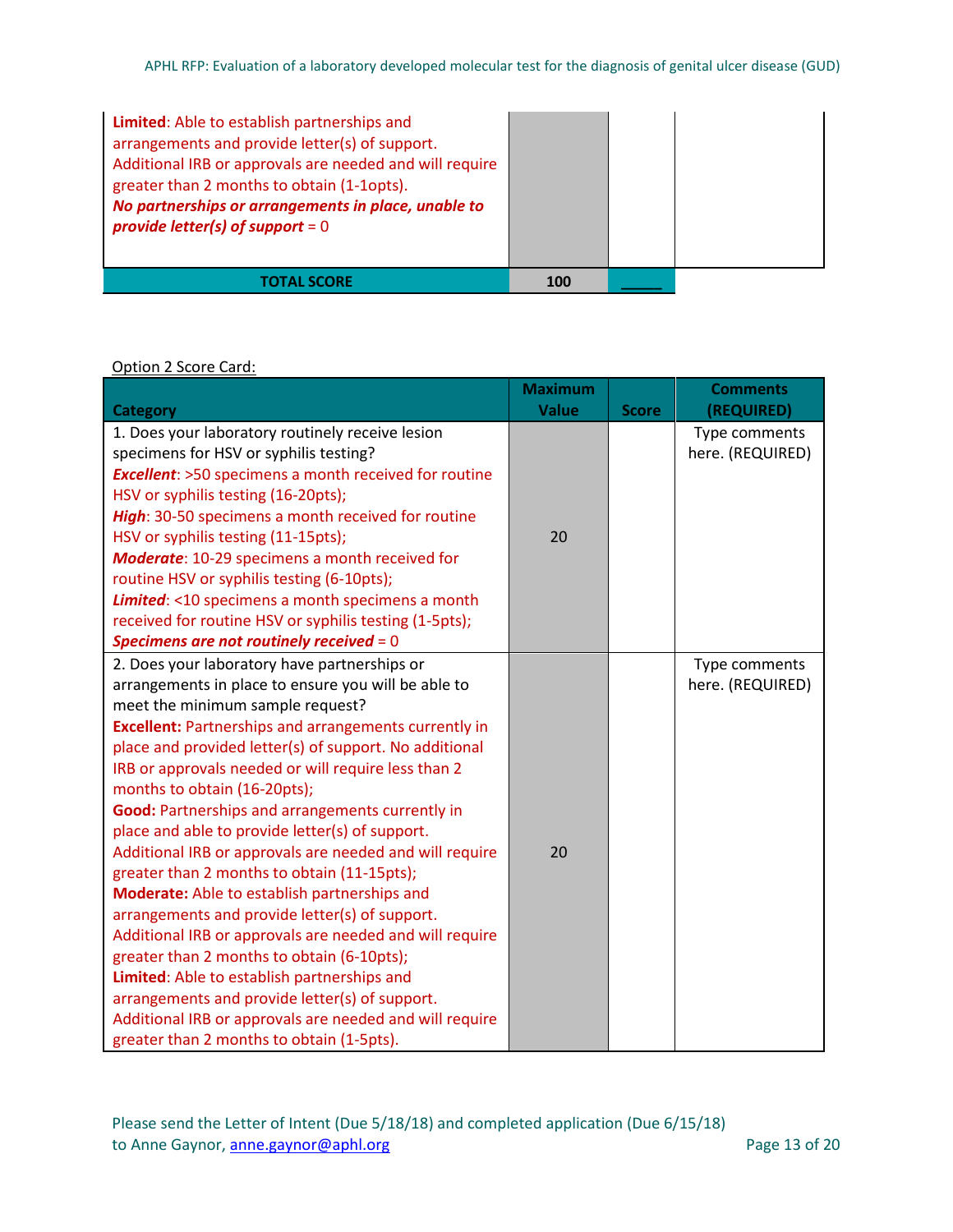| No partnerships or arrangements in place, unable to<br>provide letter(s) of support = $0$                                                                                                                                                                                                                                                                                                                                                                                                                                                                                                                                                                                                                                                                                                                 |    |                                   |
|-----------------------------------------------------------------------------------------------------------------------------------------------------------------------------------------------------------------------------------------------------------------------------------------------------------------------------------------------------------------------------------------------------------------------------------------------------------------------------------------------------------------------------------------------------------------------------------------------------------------------------------------------------------------------------------------------------------------------------------------------------------------------------------------------------------|----|-----------------------------------|
| 3. Does your laboratory have demonstrated<br>competence and capacity using real-time PCR for<br>bacterial and viral identification?<br><b>Excellent:</b> Has performed real-time PCR for >3 years,<br>performs real-time PCR 1x per week, all staff is highly<br>experienced in method (16-20pts);<br>High: Has performed real-time PCR for 1-3 years, and<br>performs real-time PCR at least 1x per week, most staff<br>is experienced in method, (11-15pts);<br><b>Moderate:</b> Has performed real-time PCR for 1-3 years,<br>and performs real-time PCR less than 1x per week,<br>some staff is experienced in method (6-10pts);<br><b>Limited:</b> has real-time PCR <1 year and/or performs<br>real-time PCR less than 1x per week, staff has limited<br>experience (1-5pts)<br>No experience = $0$ | 20 | Type comments<br>here. (REQUIRED) |
| 4. Does your laboratory have unrestricted access to a<br>real-time PCR instrument?<br><b>Excellent:</b> laboratory has > 1 real-time PCR instrument<br>$(16-20pts);$<br>High: laboratory has 1 real-time PCR instrument (11-<br>15pts);<br><b>Moderate:</b> >1 real-time PCR instrument is available for<br>use but is a shared resource (6-10pts)<br><b>Moderate:</b> a real-time PCR instrument is available for<br>use but is a shared resource (1-5pts)<br>No access $= 0$                                                                                                                                                                                                                                                                                                                            | 20 | Type comments<br>here. (REQUIRED) |
| 5. Does your laboratory have sufficient ancillary<br>equipment, supplies, reagents, laboratory space, and<br>workforce capacity for the proposed work?<br><b>Excellent:</b> laboratory has a unilateral workflow<br>established and dedicated clean rooms, dirty rooms,<br>ancillary equipment, supplies, reagents and workforce<br>dedicated to run real-time PCR assays (16-20pts);<br>High: laboratory has a unilateral workflow established<br>with separated areas, ancillary equipment, supplies,                                                                                                                                                                                                                                                                                                   | 20 | Type comments<br>here. (REQUIRED) |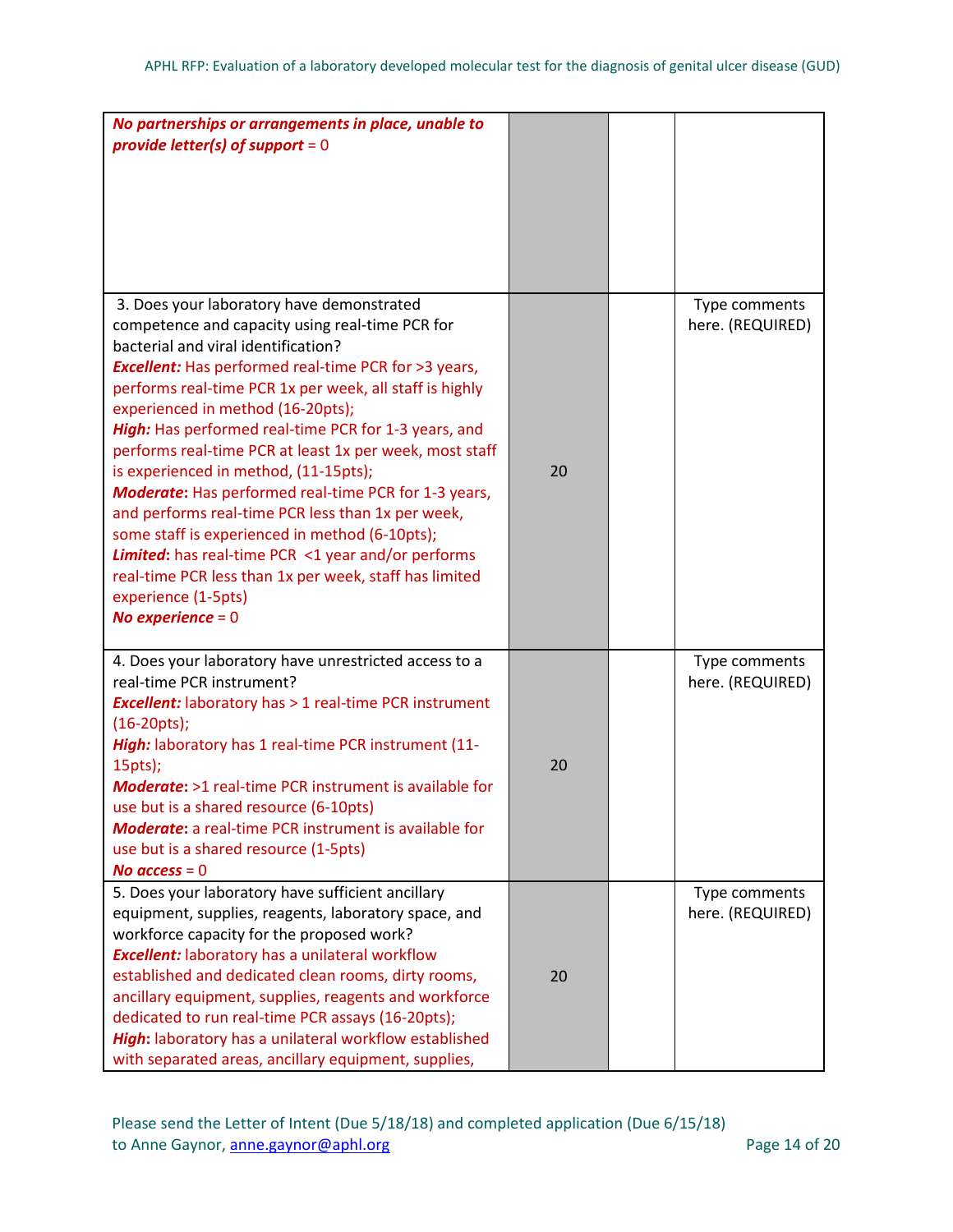| reagents and workforce available to run real-time PCR<br>assays (11-15pts);<br><b>Moderate:</b> laboratory has access to shared space with<br>unilateral workflow established and ancillary<br>equipment, supplies, reagents and workforce available<br>to run real-time PCR assays (6-10pts);<br><b>Limited:</b> laboratory has limited access to shared space<br>with unilateral workflow established and limited<br>ancillary equipment, supplies, reagents and workforce<br>available to run real-time PCR assays (1-5pts);<br>Insufficient equipment, supplies, reagents, space, or<br>workforce= $0$ |     |  |
|------------------------------------------------------------------------------------------------------------------------------------------------------------------------------------------------------------------------------------------------------------------------------------------------------------------------------------------------------------------------------------------------------------------------------------------------------------------------------------------------------------------------------------------------------------------------------------------------------------|-----|--|
| TOTAL SCORE                                                                                                                                                                                                                                                                                                                                                                                                                                                                                                                                                                                                | 100 |  |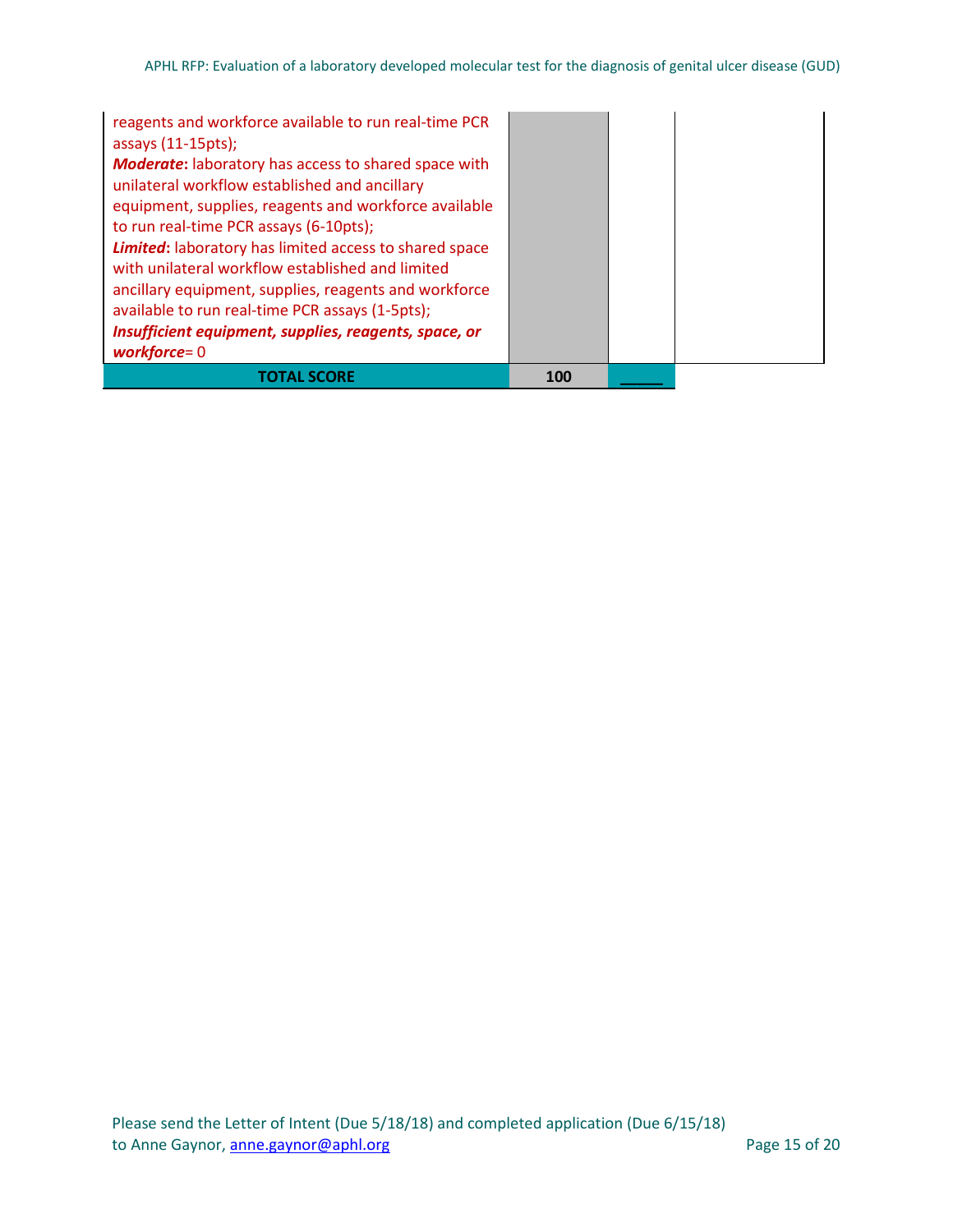# <span id="page-15-0"></span>**Appendix D: Conflict of Interest Disclosure Statement and Policy**

Association of Public Health Laboratories Conflict of Interest Disclosure Statement

**Applicability**: Disclosure of the following information is required of all Officers, Directors, committee members, staff members and other volunteers who have been designated and who have accepted responsibility to act on behalf of APHL ("APHL Personnel"). Please answer the following questions and, where indicated, include the same information for your immediate family members (your parents, your spouse or partner, your children and your spouse/partner's parents).

APHL will keep your completed disclosure statement in the corporate records of the association.

1. Please list the name, address, phone number, email address and type of business of your current employer. If you are self-employed, please note that below and provide us with the address, phone number, email address and type of business you operate.

2. Do you, or does any family member, currently serve as an officer, director, committee member, or other volunteer (or work as an employee of or a paid consultant to) any organization serving the interest of laboratory science or public health laboratories other than APHL or your state or local laboratory?

☐ **Yes** ☐ **No**

If yes, please list the organization(s) and provide detail on your or your family member's interest or position in the organization(s).

3. Do you, or any family member, have an existing or potential interest in, or compensation arrangement with, any third party providing goods or services to APHL, or with which APHL is currently negotiating?

☐ **Yes** ☐ **No**

If the answer is yes, please provide the name of the organization below and describe in detail the nature of the position held.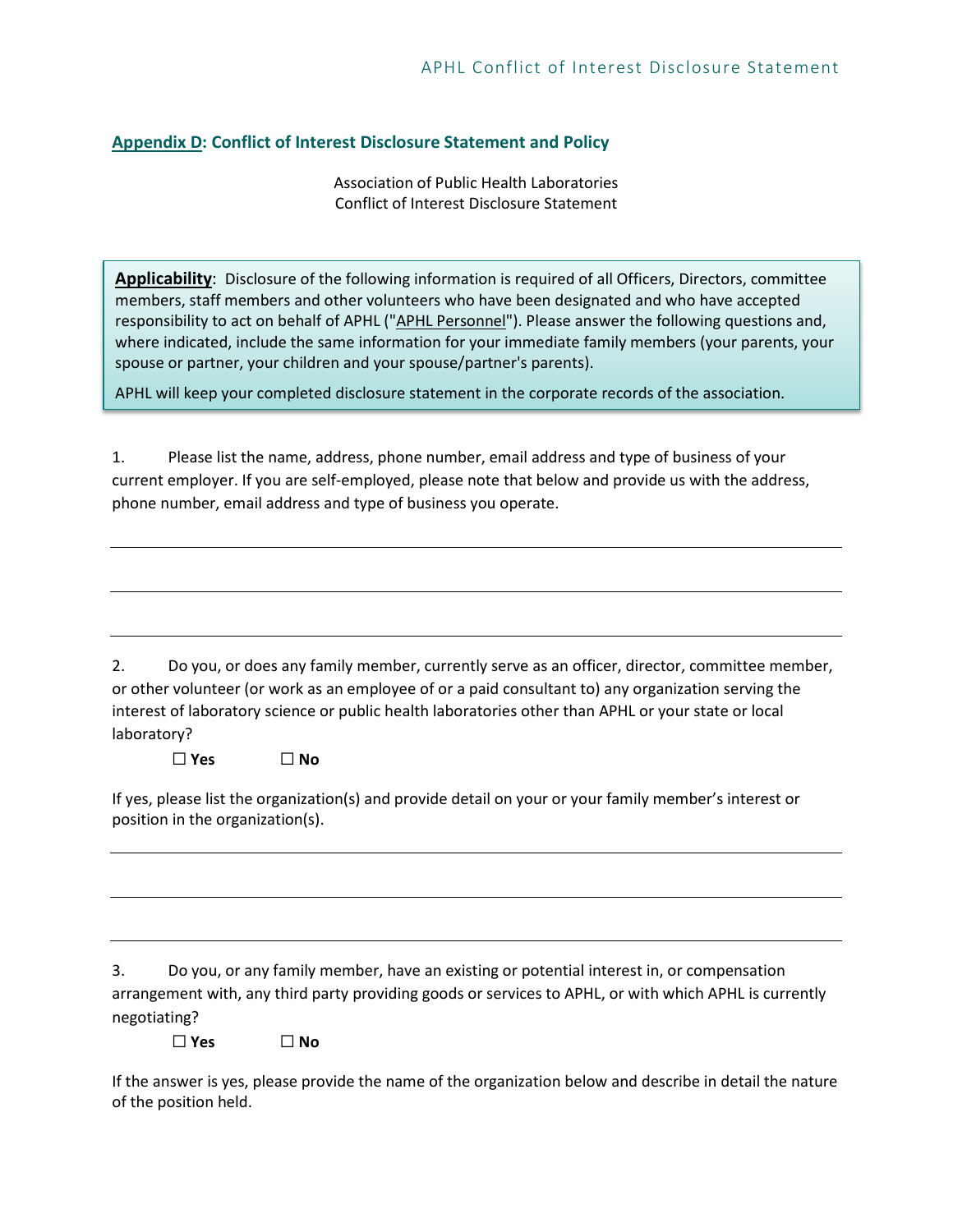4. Please note any other financial or business interest you may have with any organization serving the interests of public health laboratories.

**If you have none, please check this box:** ☐

5. Do you, or does any family member, have any other interest or affiliation that is likely to compromise your ability to provide unbiased and undivided loyalty to APHL, or that could come in conflict with your official duties as an Officer, Director, committee member, staff member or other volunteer who has been designated and who has accepted responsibility to act on behalf of APHL?

☐ **Yes** ☐ **No**

If you answered yes, please describe in detail below the nature of each such interest or affiliation.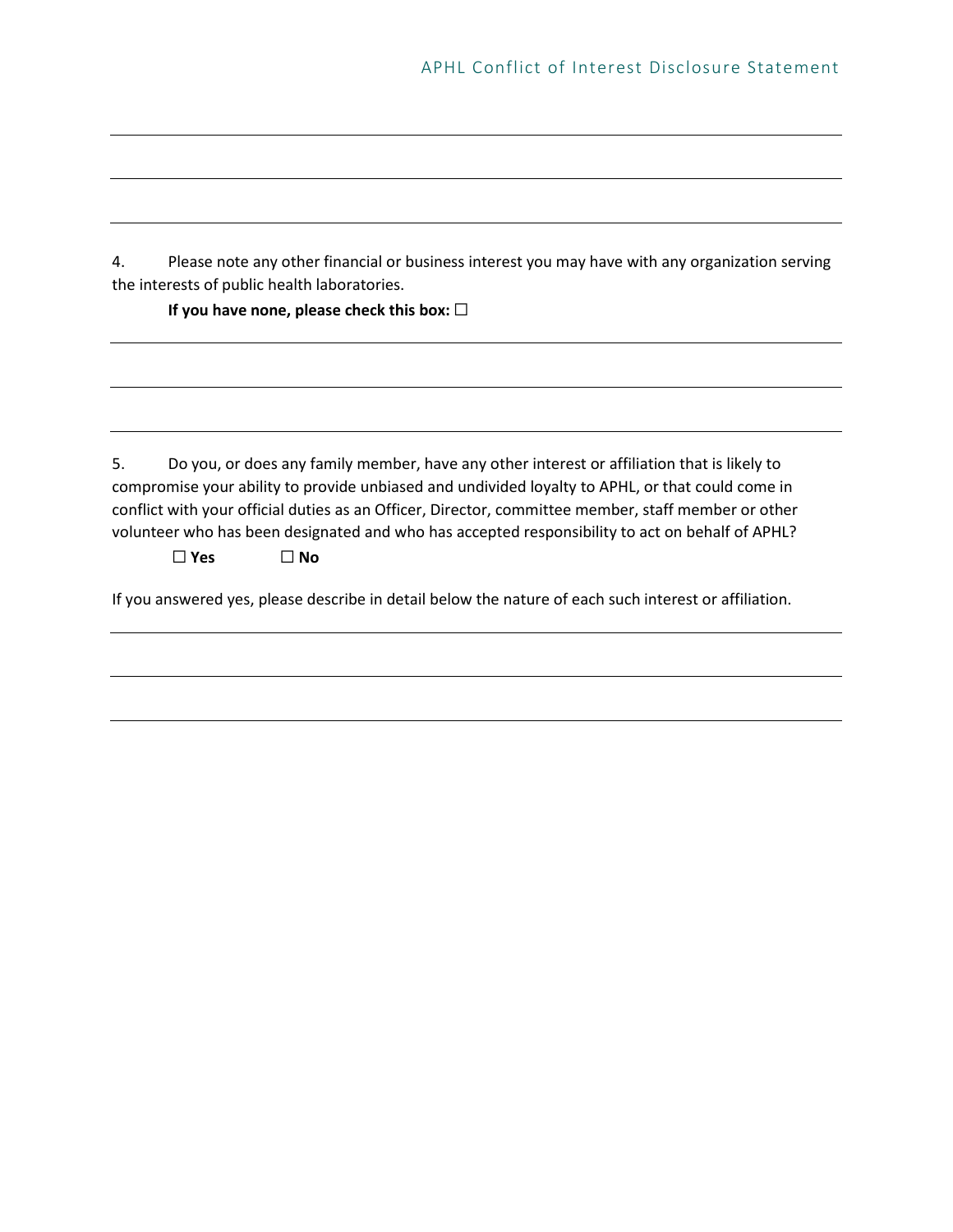6. If you are currently aware of any actual or possible conflict of interest that might otherwise hamper your ability to serve APHL to your best ability and with the highest degree of care, loyalty and obedience *– including any potential conflict you or a family member may have with one or more of the RFP applicants –* please describe them in detail below.

7. Do you agree that so long as you are an Officer, Director, committee member, staff member or other volunteer who has been designated and who has accepted responsibility to act on behalf of APHL you will immediately disclose to the other Directors and/or Officers or, for staff members, the Executive Director and/or General Counsel the nature of any interest or affiliation which you may hereafter acquire, which is in or is likely to become in conflict with your official duties with APHL?

☐ **Yes** ☐ **No**

# YOU MUST READ THIS SECTION AND THEN SIGN BELOW

I acknowledge that I have received and read APHL's Fiduciary Responsibility and Conflict of Interest Policy (the Policy). I have listed all my relevant fiduciary responsibilities and affiliations, and I have identified any actual or potential conflict of interest on this Disclosure Statement and I agree to abide by the Policy. I understand that it is my responsibility to inform APHL in writing of any change in circumstances relating to the Policy and this Disclosure Statement.

Signature: \_\_\_\_\_\_\_\_\_\_\_\_\_\_\_\_\_\_\_\_\_\_\_\_\_\_\_\_\_\_\_\_\_\_\_\_\_\_\_\_\_\_\_ Date: \_\_\_\_\_\_\_\_\_\_\_\_\_\_\_\_\_\_

Printed Name: **Example 20** and 20 and 20 and 20 and 20 and 20 and 20 and 20 and 20 and 20 and 20 and 20 and 20 and 20 and 20 and 20 and 20 and 20 and 20 and 20 and 20 and 20 and 20 and 20 and 20 and 20 and 20 and 20 and 20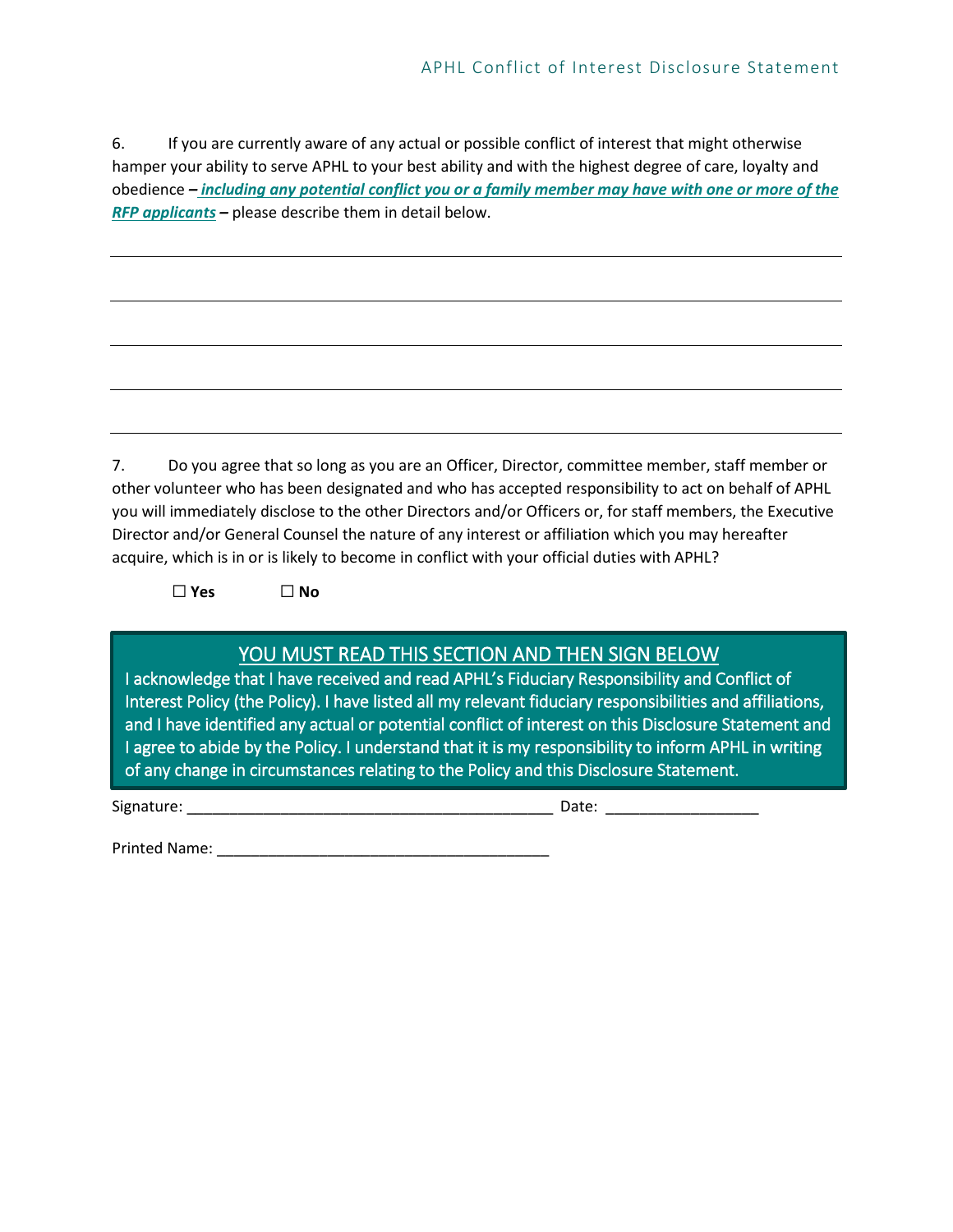# APHL Fiduciary Responsibility and Conflict of Interest Policy

# **1. Policy Statement and Purpose**

The members of the APHL Board of Directors understand the importance of serving APHL to the best of their ability and with the highest degree of obedience, loyalty and care. Accordingly, the Board adopts the following policy for APHL Officers and Directors, all staff, committee members, and other volunteers who have been designated and who have accepted responsibility to act on behalf of APHL ("APHL Personnel").

# **2. Individual Duty and Annual Disclosure**

APHL Personnel will avoid any conflict of interest with APHL. APHL Personnel will not profit personally from their affiliation with APHL, or favor the interests of themselves, relatives, friends or other affiliated organizations over the interests of APHL. As used in this Policy, "Conflict of interest" includes any actual, apparent, and potential conflict of interest.

Upon commencing service with APHL, each APHL Personnel will file with the Board an annual statement disclosing all material business, financial, and organizational interests and affiliations they or persons close to them have which could be construed as related to the interests of APHL or the profession of public health laboratory science. Each APHL Personnel has an obligation to make an additional disclosure if a conflict of interest arises in the course of the individual's service to APHL, whether arising out of his/her employment, consulting, investments, or any other activity. These disclosures will be documented promptly in writing and recorded in the Board minutes and corporate records.

# **3. Procedure**

Whenever APHL considers a matter, which presents an actual, apparent, or potential conflict of interest for APHL Personnel, the interested individual will fully disclose his/her interest in the matter, including the nature, type, and extent of the transaction or situation and the interest of the individual or that individual's relatives, friends or other affiliated organizations. The Board, after consultation with counsel as appropriate, will determine whether an actual and material conflict exists and, if so, what is the appropriate course of action under this policy and the Board vote will be recorded in the minutes.

Any Board member having a conflict of interest must either (i) voluntarily abstain from and be disqualified from participation in all deliberation and voting on all Board actions relating to the situation or matter that gives rise to the conflict of interest, or (ii) ask the Board to determine whether an apparent or potential conflict of interest is considered by the Board to be an actual and material conflict. In the event that the Board member in question requests that the Board evaluate the apparent or potential conflict, that Board member will abstain and be disqualified from participating in (and voting on) the determination of whether the issue presents an actual and material conflict. If the Board determines that an actual and material conflict exists, the Board member in question will abstain from all voting on, and will be disqualified from participation in all deliberation concerning all Board actions relating to the conflict of interest. The vote will be recorded in the minutes.

These procedures will neither prevent the interested individual from briefly stating his/her position on the matter, nor preclude him/her from answering pertinent questions of Board members, since his/her knowledge may be of assistance to the Board's deliberations.

APHL Personnel must be cautious and protective of the assets of APHL and insure that they are used in the pursuit of the mission of APHL. The association's policy requires APHL Personnel to avoid transactions in which APHL personnel may have a significant financial interest in any property which